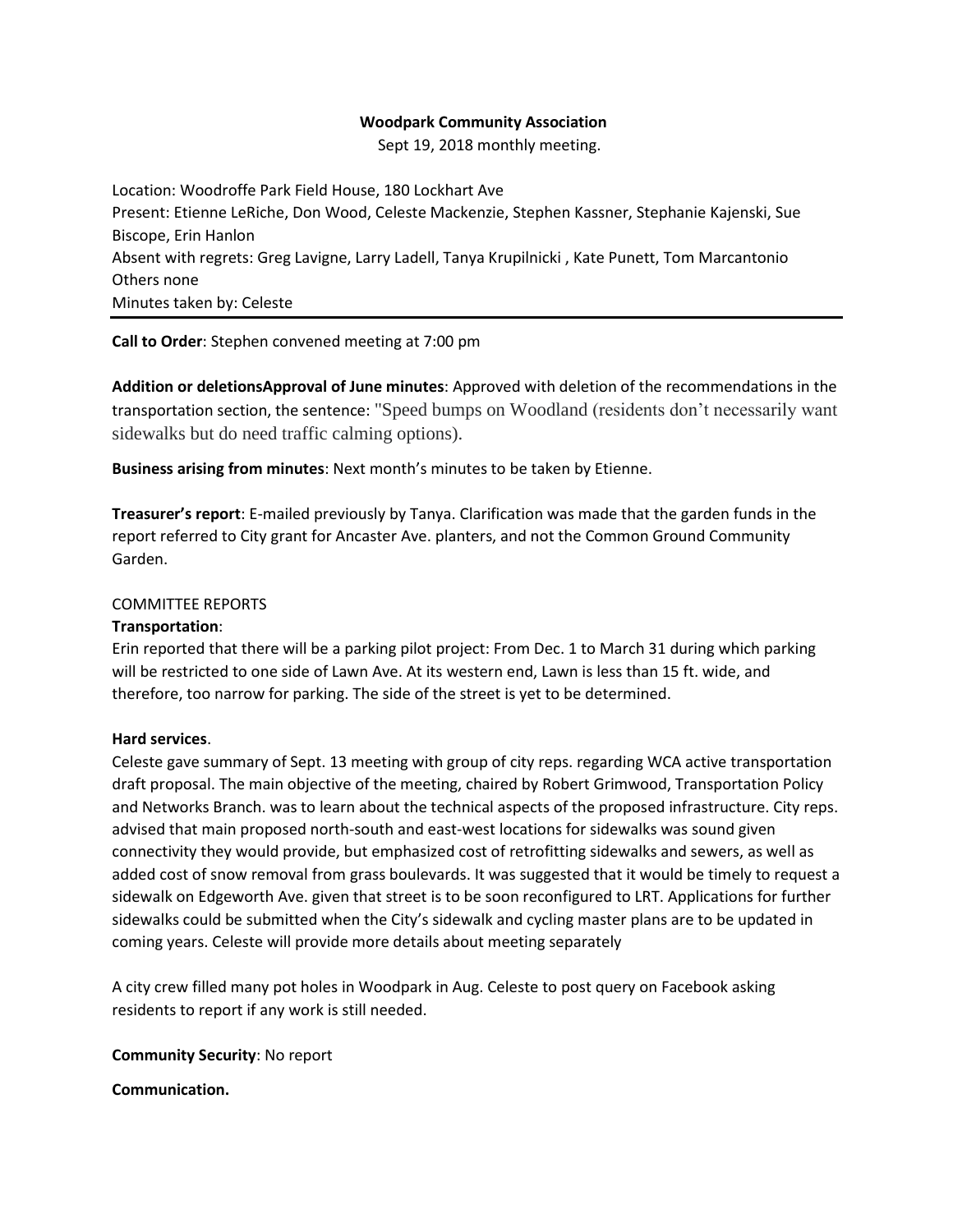Etienne reported two complaints made regarding the location of sandwich boards left on curbs, including one for the blocking of driver sightline. Don said he would contact an acquaintance who owns sign business, about getting free, easy-to-handle signs with plastic covers made of lexen.

A request was made that a group board member e-mail be set up. Stephen will take care of this.

**Community Development**. The community garden's Harvest Festival took place Sept. 15. No report.

**Environment:** No report

**Food sustainability**: No report

## **Zoning and Development**:

485 Ancaster Ave. development: Stephanie reported on Aug. 28 meeting between several WCA board and committee members, and developers. The developers pledged to change address to Woodroffe or Carling Ave. address. Main WCA worries are about traffic problems that could develop from "right-in right-out" entries/exists on both Woodroffe and Carling, as well as look and proximity to neighbours, of six story building on north side. Developers plan on deeding small area to City for a park, and WCA could participate in park planning. Further details available in Stephanie's report submitted along with these present minutes.

493 Wentworth variance application: Larry submitted a letter to the Committee of Adjustment on the variance application to tear down a detached home and construct a semi, encouraging that the City save an old hardwood tree in front yard at this address.

#### **Governance**:

Celeste suggested that In order that WCA communication accurately reflects WCA board opinion, all correspondence to external entities, including the City and developers, from any WCA board member must be approved by a majority of board members when such communication consists of a submission, opinion or comment, etc., on policy, development, and other initiatives. Approval may be given at monthly meetings, or via e-mail. Simple requests for information do not require approval This was unanimously agreed upon (or at least there were no stated objections), and Celeste was asked to come up with wording to be approved as part of these minutes.

Should deadlines not allow for the approval process to take place, a board member can make a submission as an individual with copies to the WCA e-mail address, and all or any other board members.

## **Park Enhancement:**

Etienne will enquire with City about possibility of converting empty lots on east and west side of Edgeworth at Richmond into a park or green space.

## **Correspondence:**

Carlingwood Community Association All Candidates meeting, Oct. 9. Sue will follow-up regarding WCA involvement. Even if no official role is taken on, WCA board members are encouraged to attend as individuals.